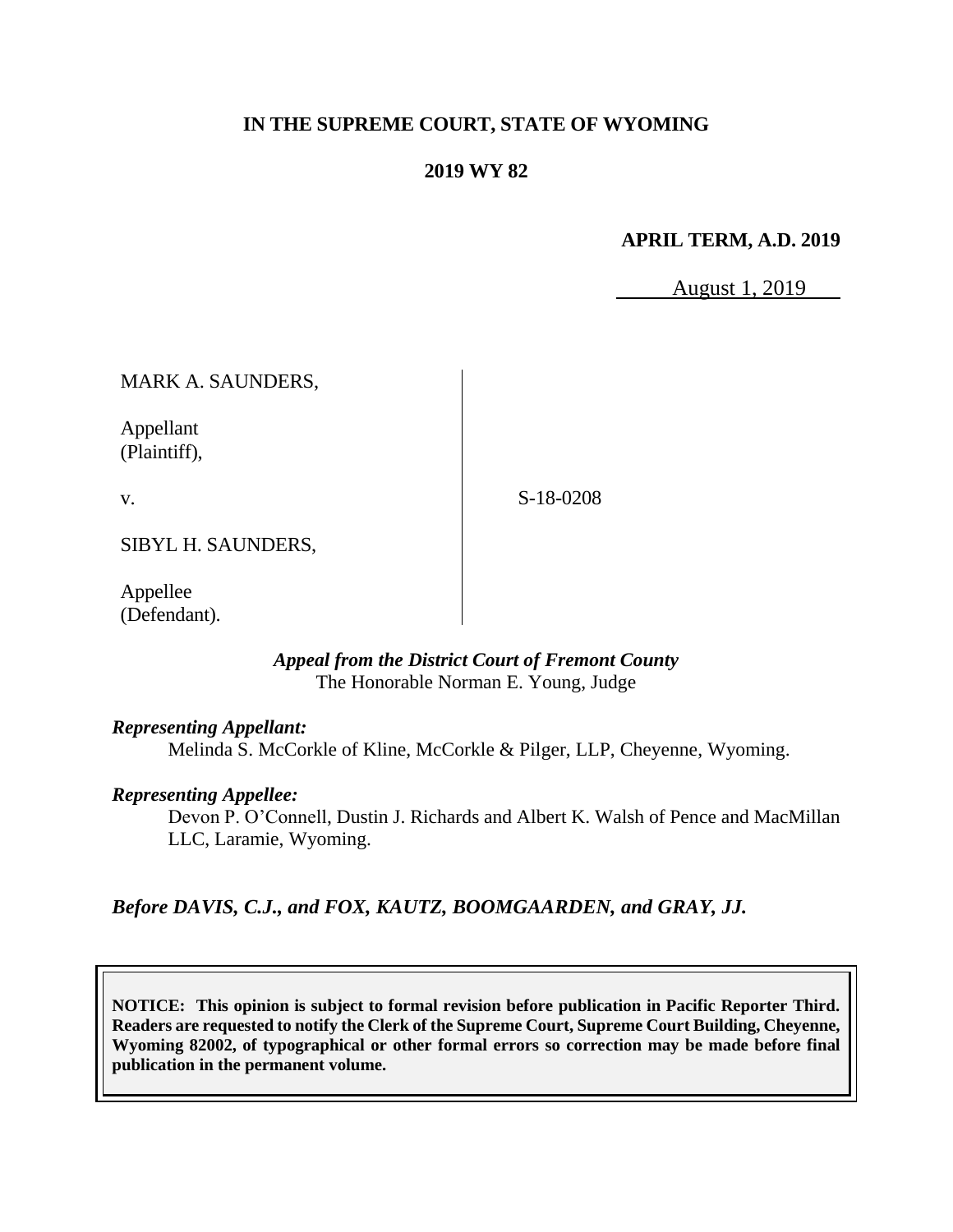#### **KAUTZ, Justice.**

[¶1] Appellant Mark A. Saunders appeals from the district court's order dismissing his divorce action against Appellee Sybil H. Saunders on the grounds of improper venue and/or *forum non conveniens*. The district court erred by dismissing Mr. Saunders' action for improper venue, and it did not apply the proper test when it dismissed for *forum non conveniens*. Consequently, we reverse and remand for further proceedings.

#### **ISSUES**

[¶2] The issues on appeal are:

1. Whether the district court erred by dismissing Mr. Saunders' divorce complaint for improper venue under W.R.C.P. 12(b)(3).

2. Whether the district court erred by dismissing Mr. Saunders' divorce complaint under the doctrine of *forum non conveniens.* 

#### **FACTS**

[¶3] The Saunders married in North Carolina in 1989. On February 9, 2018, Mr. Saunders filed a complaint for divorce in the district court in Fremont County, Wyoming. Mr. Saunders stated he lived in Fremont County and had resided in the State of Wyoming for more than sixty days immediately preceding his filing of the complaint. He also stated two children were born as issue of the marriage, but they were adults. Mr. Saunders requested the district court grant him a divorce from Mrs. Saunders and equitably divide their marital property. Mrs. Saunders was served with the complaint and summons in North Carolina on February 20, 2018.

[¶4] On February 21, 2018, Mrs. Saunders filed a divorce complaint in North Carolina. That document is not part of the record on appeal, but her amended complaint, which she filed on April 9, 2018, is included in the record. Mrs. Saunders then filed a motion to dismiss the Wyoming action pursuant to W.R.C.P.  $12(b)(3)$ ,<sup>1</sup> claiming Wyoming was an improper venue for the parties' divorce and/or *forum non conveniens.* 

 $\overline{a}$ 

. . . .

(3) improper venue[.]

<sup>&</sup>lt;sup>1</sup> Rule 12(b)(3) states:

<sup>(</sup>b) *How to Present Defenses*. – Every defense to a claim for relief in any pleading must be asserted in the responsive pleading if one is required. But a party may assert the following defenses by motion: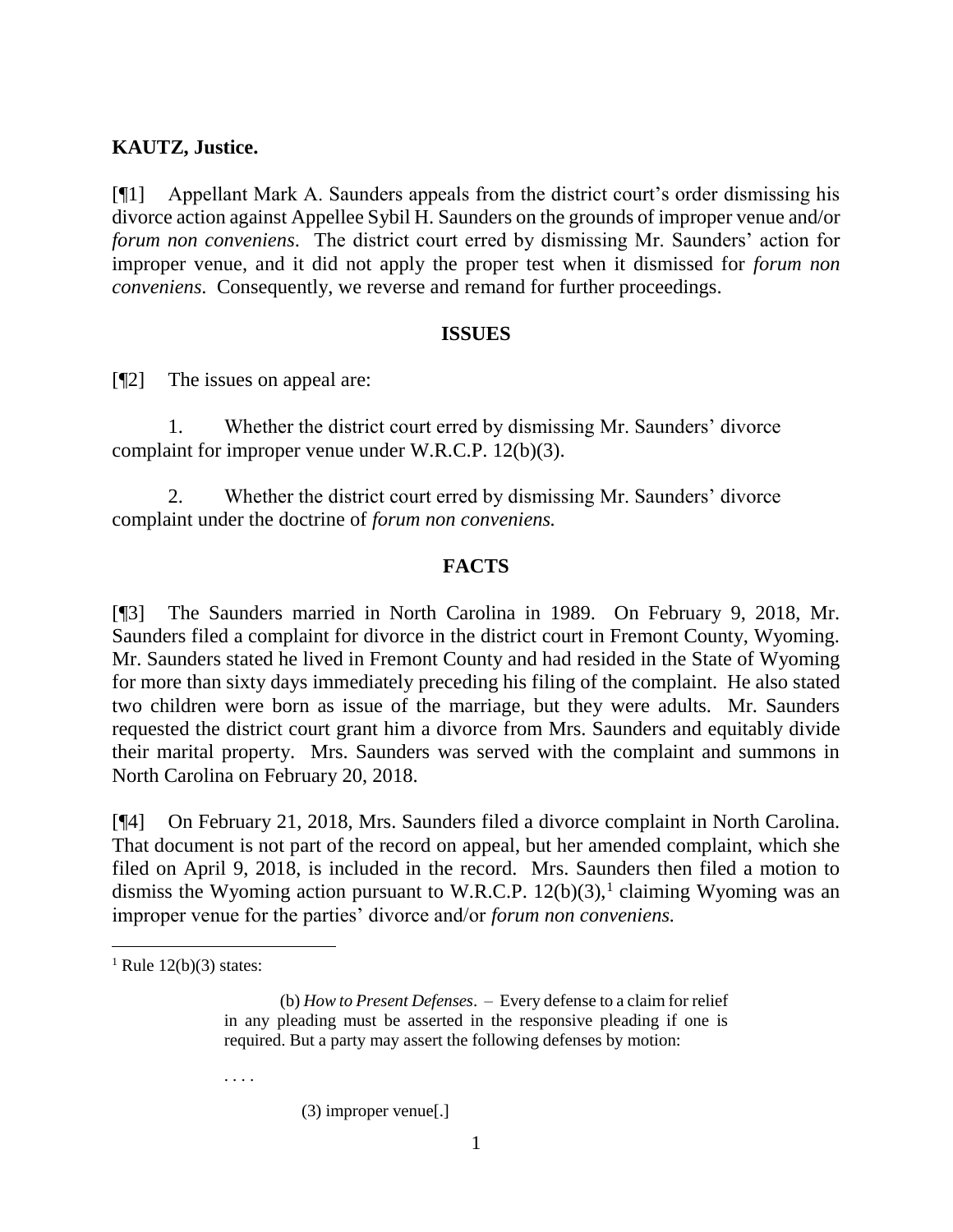[¶5] Mrs. Saunders filed a personal affidavit in support of her motion to dismiss. She declared the parties had lived together in North Carolina and had never resided in Wyoming as a married couple. Mrs. Saunders also stated Mr. Saunders has interests in approximately forty-four North Carolina businesses. According to her, he had engaged in extensive business dealings and real estate ventures in southeastern North Carolina for over thirty years, including a business named "Mark Saunders Luxury Homes," which has "a significant number of employees[.]" Mrs. Saunders stated Mr. Saunders and/or his companies were involved in thousands of real estate transactions over an unidentified period of time.<sup>2</sup>

[¶6] As for liabilities, Mrs. Saunders stated Mr. Saunders' businesses were involved in "a great number of lawsuits" and there was an outstanding lien of \$74,000,000, although it is unclear who the lien had been filed against. She also stated the parties had a federal tax lien of \$3,000,000 filed against them in North Carolina and Wyoming. Mrs. Saunders claimed the "identification, classification, and evaluation of all marital assets, together with the number of competent witnesses who may testify in the . . . action[] are primarily from the State of North Carolina." She asserted, given the complex nature of the marital properties and debts, North Carolina would be the "most convenient forum to litigate" the issues associated with their divorce.

[¶7] In his verified response, Mr. Saunders claimed the district court in Fremont County had jurisdiction over the subject matter and parties. He recognized Mrs. Saunders had filed a complaint in North Carolina but stated he had not been served with process in that suit. Mr. Saunders also admitted he continued to have significant business and personal connections in North Carolina. He conceded there were pending lawsuits against him and his business entities and a federal tax lien had been filed in North Carolina and Wyoming against the parties. He did not specifically deny the \$74,000,000 lien but stated the

The thumb drive is not included in the record on appeal, the district court did not mention it in the dismissal order, and the parties do not reference it in their appellate briefs.

<sup>&</sup>lt;sup>2</sup> Mrs. Saunders indicated in her motion and affidavit that she provided the documentation supporting her statements to the district court on a thumb drive. Her court filings contain a footnote stating:

<sup>[</sup>Mrs.] Saunders makes reference to a thumb drive which contains all attachments. The same will be disclosed to the court as necessary and reasonable efforts will be undertaken to maintain the confidentiality of said records and to limit the filing of the same into the public records. It is anticipated that a Confidentiality Order governing the presentation, preservation, and submission of evidence into the appropriate court proceeding will be entered by the court or pursuant to the terms of a Confidentiality Agreement executed between the parties.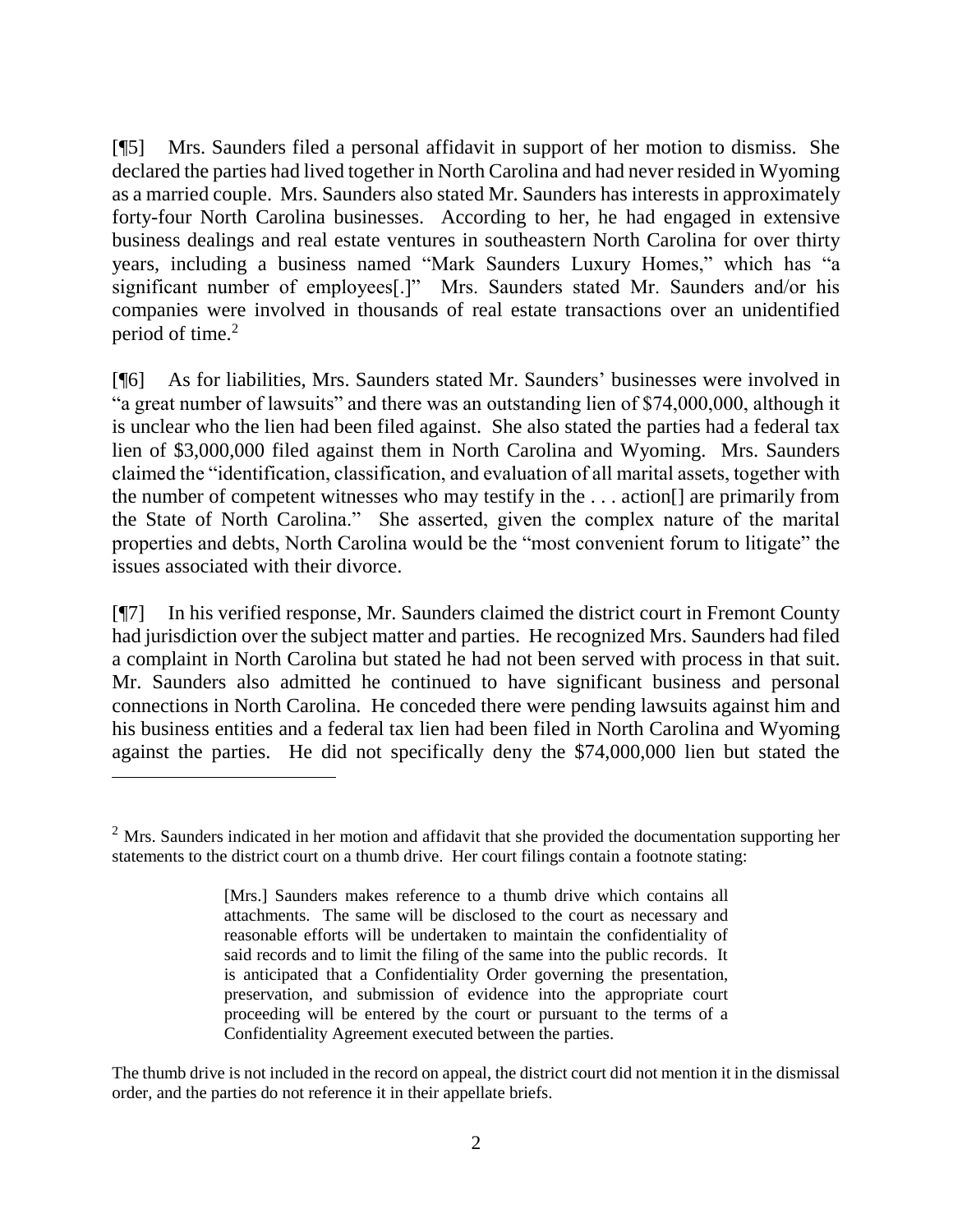documents from the Register of Deeds, which were apparently on the thumb drive, *see supra* n.2, speak for themselves.

[¶8] Mr. Saunders claimed to have moved permanently to Wyoming and to have substantial real property and business interests in this State. He averred he had possessed and operated a ranch in Wyoming for over thirteen years and had interests "in at least 10 Wyoming-based business entities." Mr. Saunders asserted his choice of Wyoming as the forum to litigate the divorce was entitled to deference.

[¶9] The North Carolina court stayed Mrs. Saunders' divorce action "until the determination of venue and any other possible jurisdictional matters are resolved by the Wyoming Courts." After a hearing, the district court in this case issued an order granting Mrs. Saunders' "Motion[] to Dismiss for Improper Venue." Mr. Saunders appealed.

## **STANDARD OF REVIEW**

[¶10] We generally review a district court's rulings regarding venue and *forum non conveniens* for abuse of discretion. *Bourke v. Grey Wolf Drilling Co., LP,* 2013 WY 93, ¶ 14, 305 P.3d 1164, 1167 (Wyo. 2013) (venue); *Burnham v. Coffinberry,* 2003 WY 109, ¶¶ 5, 8, 76 P.3d 296, 298-99 (Wyo. 2003) (venue and *forum non conveniens*); *West Texas Utils. Co. v. Exxon Coal USA, Inc.,* 807 P.2d 932, 935 (Wyo. 1991) (citing *Booth v. Magee Carpet Co.,* 548 P.2d 1252 (Wyo. 1976)) (*forum non conveniens*).

> Judicial discretion is a composite of many things, among which are conclusions drawn from objective criteria; it means a sound judgment exercised with regard to what is right under the circumstances and without doing so arbitrarily or capriciously.

*Burnham,* ¶ 5, 76 P.3d at 298.However, to the extent resolution of this case requires us to address legal issues, our review is de novo*. BTU W. Res., Inc. v. Berenergy Corp.,* 2019 WY 57, ¶ 14, 442 P.3d 50, 54-55 (Wyo. 2019); *Bourke*, ¶ 15, 305 P.3d at 1167 (interpretation of venue statutes is reviewed *de novo*).

[¶11] Given Mrs. Saunders filed a Rule 12(b)(3) motion to dismiss, the court generally accepts the well-pleaded facts in Mr. Saunders' complaint as being true. *See Espinoza v. Evergreen Helicopters, Inc.,* 376 P.3d 960, 982 (Ore. 2016); 5B Fed. Prac. & Proc. Civ. § 1352 (3d. ed. 2019) (discussing the identical F.R.C.P 12(b)(3)). Additionally, "the court must draw all reasonable inferences and resolve all factual conflicts in favor of the plaintiff." 5B Fed. Prac. & Proc. Civ. § 1352. A district court may, however, "examine facts outside the complaint" to determine whether a case should be dismissed under Rule 12(b)(3). *Id*. Thus, as in this case, the parties may submit affidavits setting forth facts relevant to the district court's determination of venue and/or *forum non conveniens*. *Id.*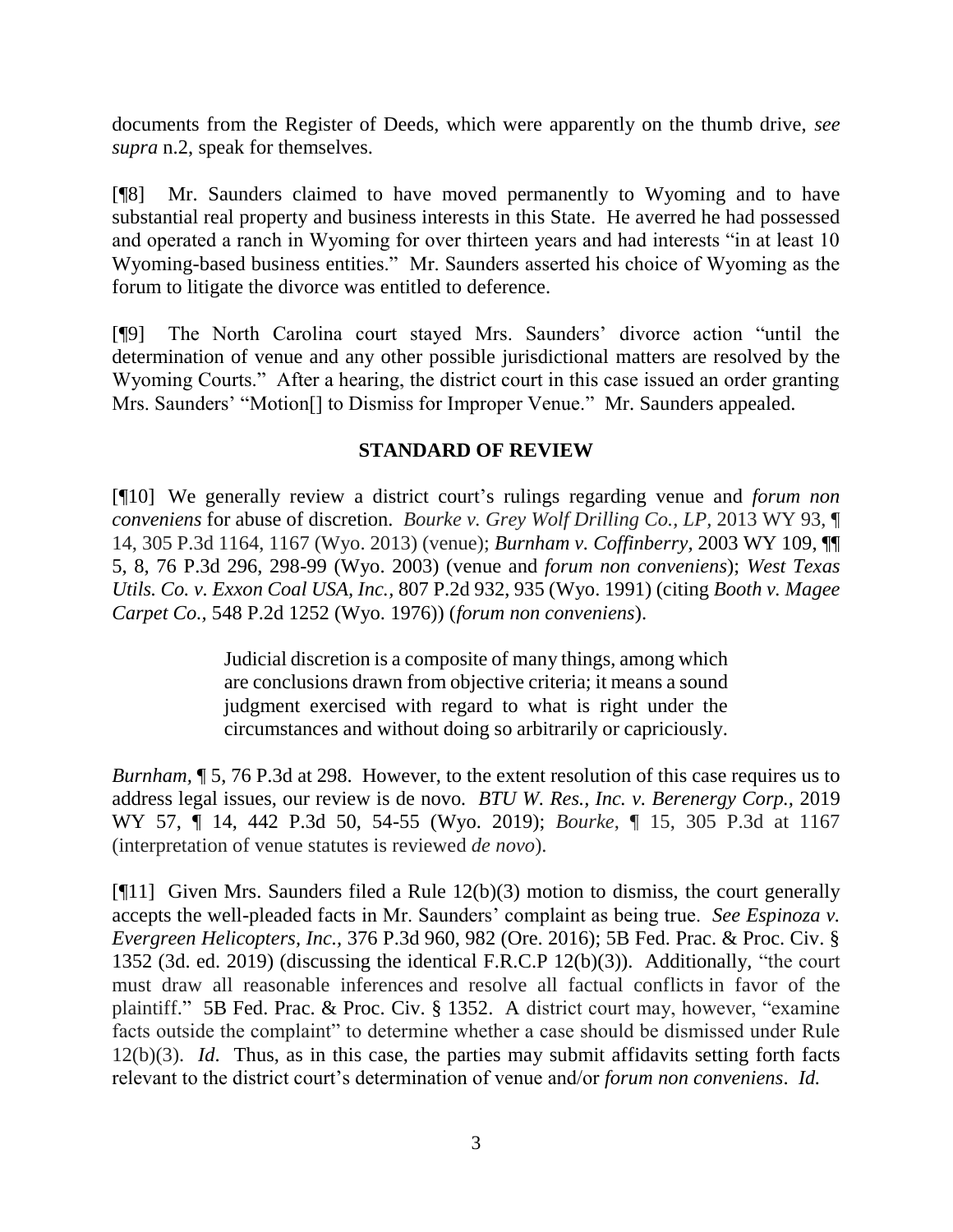### **DISCUSSION**

[¶12] Mr. Saunders' complaint stated he had been a Wyoming resident for more than sixty days immediately preceding his filing and he resided in Fremont County. Wyo. Stat. Ann. § 20-2-107 (LexisNexis 2017) sets forth the requirements for a Wyoming district court to acquire jurisdiction over a divorce action:

> (a) No divorce shall be granted unless one of the parties has resided in this state for sixty (60) days immediately preceding the time of filing the complaint, or the marriage was solemnized in this state and one of the parties has resided in this state from the time of the marriage until the filing of the complaint.

> (b) A married person who at the time of filing a complaint for divorce resides in this state is a resident although his spouse may reside elsewhere.

[¶13] Mrs. Saunders did not dispute the district court had jurisdiction over the action pursuant to § 20-2-107. She also acceded to the court's personal jurisdiction over her. Mrs. Saunders asserted, however, North Carolina was the more appropriate forum for the parties' divorce and the distribution of their marital property. Her motion to dismiss the action and the district court's order referenced two distinct concepts–statutory venue and *forum non conveniens.* We will address each, in turn.

## *Statutory Venue*

[¶14] Venue is a modern legal concept referring to the county, district, or other geographical location where, "'for the sake of fairness, convenience, or other commanding policy considerations, a cause is to be tried.'" *Sundance Mountain Resort, Inc. v. Union Tel. Co.,* 2007 WY 11, ¶ 9, 150 P.3d 191, 195 (Wyo. 2007) (quoting [77 Am. Jur. 2d](http://www.westlaw.com/Link/Document/FullText?findType=Y&serNum=0281521718&pubNum=0113754&originatingDoc=Ia7f13991879c11e5b4bafa136b480ad2&refType=TS&originationContext=document&vr=3.0&rs=cblt1.0&transitionType=DocumentItem&contextData=(sc.Search)) *Venue* [§ 1 \(2006\)\)](http://www.westlaw.com/Link/Document/FullText?findType=Y&serNum=0281521718&pubNum=0113754&originatingDoc=Ia7f13991879c11e5b4bafa136b480ad2&refType=TS&originationContext=document&vr=3.0&rs=cblt1.0&transitionType=DocumentItem&contextData=(sc.Search)). *See also*, *Bourke,* ¶ 16, 305 P.3d at 1168. Wyo. Stat. Ann. § 20-2-104 (LexisNexis 2017) addresses venue for divorces: "A divorce may be decreed by the district court of the county in which either party resides[.]" *See Linch v. Linch,* 2015 WY 141, ¶ 25, 361 P.3d 308, 315 (Wyo. 2015).

[¶15] Although the district court dismissed Mr. Saunders' complaint for improper venue, it did not mention § 20-2-104 in its order. Mr. Saunders claims the district court erred as a matter of law by dismissing his divorce action on the grounds of improper venue when he filed his complaint in a county allowed by § 20-2-104. Mrs. Saunders responds § 20-2- 104 is permissive because it uses the word "may," and, therefore, does not mandate a divorce be filed in the district court of a county "in which either party resides." She suggests the statute allows a divorce to be filed elsewhere, including in another state.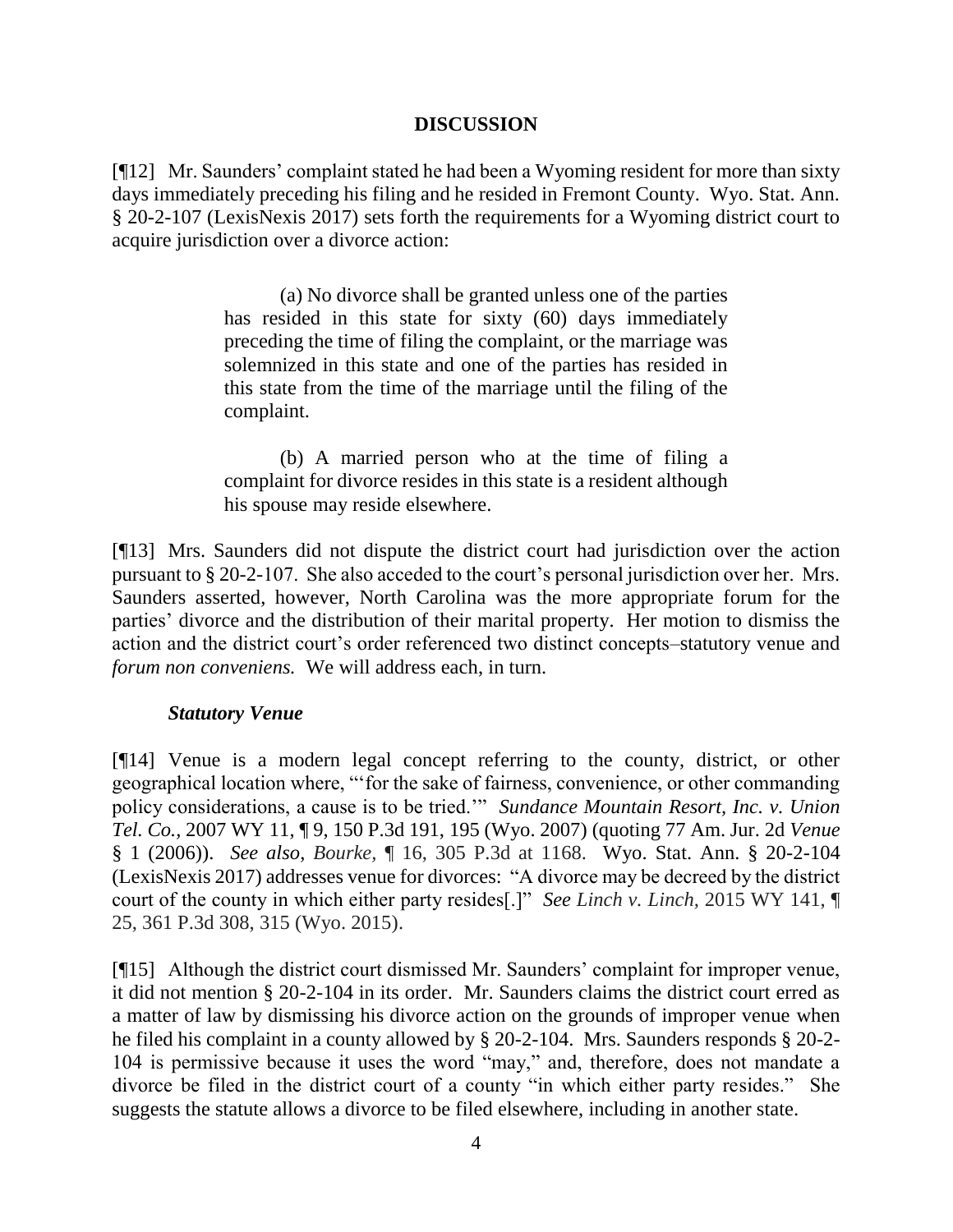[¶16] We addressed a similar argument in *Bourke,* ¶¶ 16-22, 305 P.3d at 1168-69. The venue statute at issue in *Bourke* was Wyo. Stat. Ann. § 1-5-107 (LexisNexis 2017), which states certain actions against non-residents or foreign corporations "may be brought in any county where the cause of action arose or where the plaintiff resides." *Bourke,* ¶ 11, 305 P.3d at 1167. We recognized the term "may" is generally permissive; however, in the context of the venue statute, "[i]t is permissive only to the extent of allowing a plaintiff to choose between filing an action where the cause of action arose or where he resides." *Id.,*  ¶¶ 18-20, 305 P.3d at 1168-69.

[¶17] The same is true of § 20-2-104. Although the statute uses the word "may," it is permissive only to the extent it allows a plaintiff to choose between the counties where the parties reside. *See generally*, *Linch,* ¶¶ 25-26, 361 P.3d at 315 (discussing proper venue for divorce cases). Mr. Saunders lives in Fremont County and Mrs. Saunders does not live in Wyoming; consequently, the Fremont County district court is the appropriate venue within the State of Wyoming.

[¶18] Mrs. Saunders does not direct us to any Wyoming statute allowing dismissal or transfer of a divorce action simply because venue would be more appropriate in another state.<sup>3</sup> See generally, Restatement (Second) Conflict of Laws, § 84 (1971, updated 2019) ("A court lacks power to transfer a case to the courts of another state."); *Hronek v. St. Joseph's Children's Home,* 866 P.2d 1305, 1310 (Wyo. 1994) (stating a Wyoming district court does not have authority to "change the venue to another state"). Instead, she refers to the general definition of venue, i.e., the place where a case, for the sake of convenience, should be tried, in arguing the district court had discretion to dismiss the action for improper venue even though it was filed in accordance with § 20-2-104. *See, e.g.*, *Sundance Mountain Resort*, ¶ 9, 150 P.3d at 195 (definition of venue).

[¶19] The cases cited by Mrs. Saunders recite the general definition of venue but resolve the issues presented by reference to the relevant venue statutes. *See Sundance Mountain Resort,* ¶ 10, 150 P.3d at 195 (Wyo. Stat. Ann. § 1-5-101); *State Farm Mut. Auto. Ins. Co. v. Kunz,* 2008 WY 71, ¶ 14, 186 P.3d 378, 382 (Wyo. 2008) (Wyo. Stat. Ann. § 1-6-301); *Bourke,* ¶ 20, 305 P.3d at 1169 (Section 1-5-107). As we noted in *Bourke,* the legislature, when it adopted Wyoming's various venue statutes, made its choice of the "'geographical location[s] in which, for the sake of fairness, convenience, or other commanding policy considerations, a cause is to be tried.'" *Bourke,* ¶ 21, 305 P.3d at 1169 (quoting *Kunz,* ¶ 14, 186 P.3d at 382). The general definition of venue is not authority for dismissal or transfer of a case to a more appropriate venue.

<sup>&</sup>lt;sup>3</sup> If child custody had been an issue in this case, the Uniform Child Custody Jurisdiction and Enforcement Act, Wyo. Stat. Ann. §§ 20-5-201 through 20-5-502 (LexisNexis 2017), would have governed the choice of forum for the child custody determination. The Act includes statutory authority for a court to decline to exercise jurisdiction over a child custody matter when another state is a more appropriate forum. Section 20-5-307. The court may, however, retain jurisdiction over "the divorce or other proceedings." *Id.*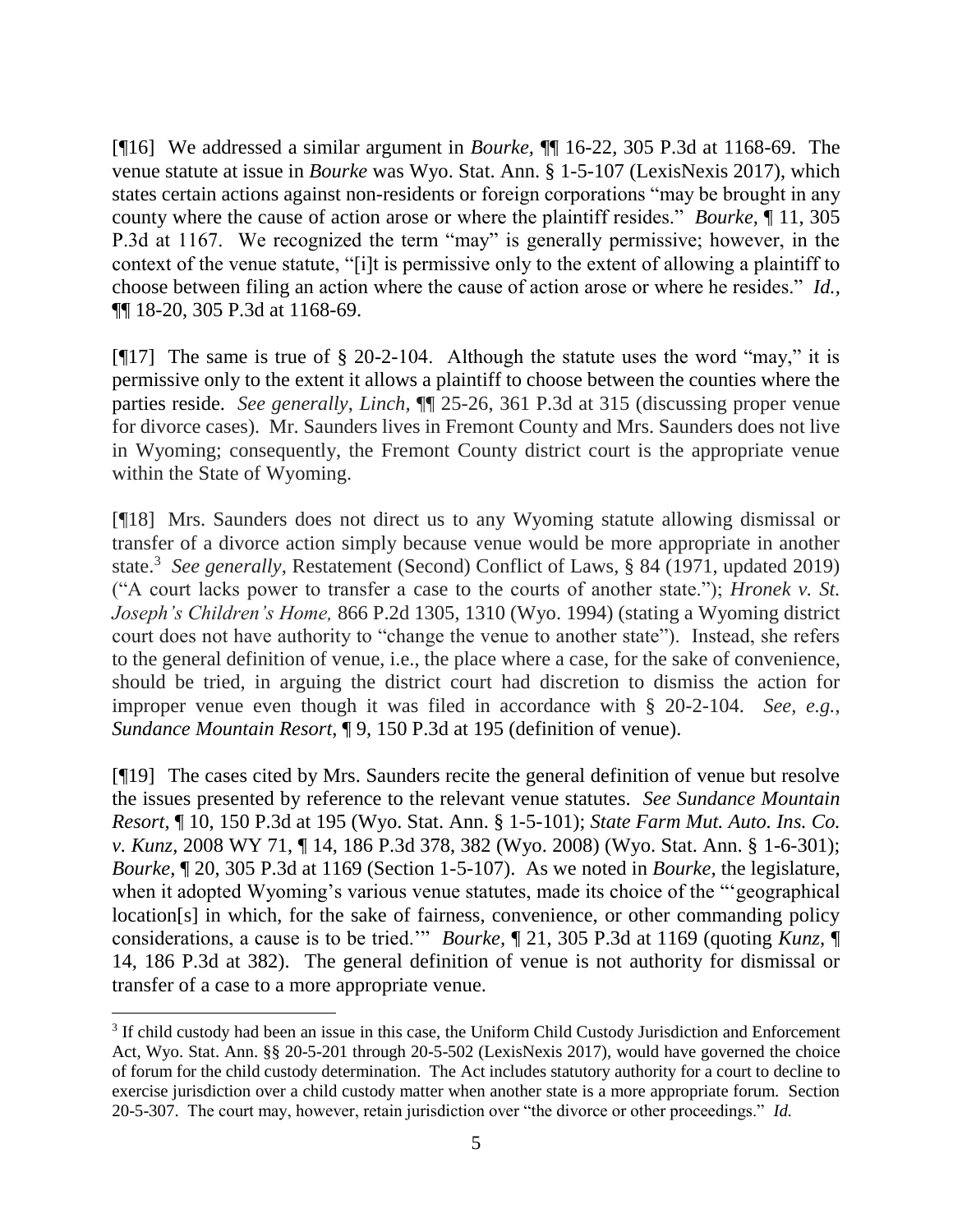[¶20] Fremont County was the proper venue within Wyoming; therefore, to the extent the district court dismissed Mr. Saunders' divorce action for improper venue, it erred. *See Burnham,* ¶ 5, 76 P.3d at 298 (quoting 5A Charles Alan Wright & Arthur R. Miller, Fed. Prac. & Proc. Civ. § 1352 (1990) (if a defect in venue is not demonstrated, the court will deny a Rule 12(b)(3) motion to dismiss)). *Compare Bourke,* ¶ 31, 305 P.3d at 1171 (the district court properly dismissed the case because it was filed in a venue not authorized by statute). The only legal authority for the district court to dismiss Mr. Saunders' divorce complaint because North Carolina is a more convenient forum is the common law doctrine of *forum non conveniens*, which we address below.

## *Forum Non Conveniens*

[¶21] Under the doctrine of *forum non conveniens,* "a court, even though it has jurisdiction, [may decline to] entertain the suit if it believes itself to be a seriously inconvenient forum[,] provided that a more appropriate forum is available to the plaintiff." Restatement (Second) Conflict of Laws § 84 (1971, updated 2019). The doctrine "allows a court to decline to exercise jurisdiction when the plaintiff's chosen forum is significantly inconvenient and the ends of justice would be better served if the action were brought and tried in another forum." *Kedy v. A.W. Chesterton Co.,* 946 A.2d 1171, 1178 (R.I. 2008) (citing *[Howe v. Goldcorp Invs., Ltd.,](https://1.next.westlaw.com/Link/Document/FullText?findType=Y&serNum=1991163285&pubNum=0000350&originatingDoc=I145b92cd1dd811dd8dba9deb08599717&refType=RP&fi=co_pp_sp_350_947&originationContext=document&transitionType=DocumentItem&contextData=(sc.UserEnteredCitation)#co_pp_sp_350_947)* 946 F.2d 944, 947 (1st Cir. 1991)); *[Volt Delta Res.,](https://1.next.westlaw.com/Link/Document/FullText?findType=Y&serNum=1987092650&pubNum=0000661&originatingDoc=I145b92cd1dd811dd8dba9deb08599717&refType=RP&fi=co_pp_sp_661_1094&originationContext=document&transitionType=DocumentItem&contextData=(sc.UserEnteredCitation)#co_pp_sp_661_1094)  Inc. v. Devine,* [241 Kan. 775, 740 P.2d 1089, 1094 \(1987\);](https://1.next.westlaw.com/Link/Document/FullText?findType=Y&serNum=1987092650&pubNum=0000661&originatingDoc=I145b92cd1dd811dd8dba9deb08599717&refType=RP&fi=co_pp_sp_661_1094&originationContext=document&transitionType=DocumentItem&contextData=(sc.UserEnteredCitation)#co_pp_sp_661_1094) *[Qualley v. Chrysler Credit](https://1.next.westlaw.com/Link/Document/FullText?findType=Y&serNum=1974117927&pubNum=0000595&originatingDoc=I145b92cd1dd811dd8dba9deb08599717&refType=RP&fi=co_pp_sp_595_915&originationContext=document&transitionType=DocumentItem&contextData=(sc.UserEnteredCitation)#co_pp_sp_595_915)  Corp.,* [191 Neb. 787, 217 N.W.2d 914, 915 \(1974\)\)](https://1.next.westlaw.com/Link/Document/FullText?findType=Y&serNum=1974117927&pubNum=0000595&originatingDoc=I145b92cd1dd811dd8dba9deb08599717&refType=RP&fi=co_pp_sp_595_915&originationContext=document&transitionType=DocumentItem&contextData=(sc.UserEnteredCitation)#co_pp_sp_595_915). Each state decides the extent to which the doctrine of *forum non conveniens* applies. 20 Am. Jur. 2d *Courts* § 109.

## **1.** *Wyoming Precedent Regarding Forum Non-Conveniens*

[¶22] This Court mentioned common law *forum non conveniens* in a few cases in the 1970s. In *Booth,* 548 P.2d at 1255 n.2, we declined to decide "whether a trial court in this state can dismiss a suit in reliance upon the doctrine of *forum non conveniens*" because the issue had not been presented to the district court and it was unnecessary to the decision. In *Lohman v. Jefferson Standard Life Ins. Co.,* 525 P.2d 1, 3 (Wyo. 1974), we recognized "'the doctrine of *forum non conveniens* can never apply if there is absence of jurisdiction or mistake of v[e]nue.'" *Id.* (quoting *Gulf Oil Corp. v. Gilbert,* 330 U.S. 501, 504, 67 S.Ct. 839, 841, 91 L.Ed. 1055 (1947), application to federal cases limited by 28 U.S.C. § 1404)). Following that principle, we refused to address the appellant's *forum non conveniens*  argument because Wyoming did not have jurisdiction over the dispute.

[¶23] This Court finally considered *forum non conveniens* on the merits in 1991 when we decided *West Texas Utilities Co. v. Exxon Coal USA, Inc.,* 807 P.2d 932 (Wyo. 1991). West Texas, a public utility, produced electricity at coal-fired power plants in Texas. It contracted to purchase coal mined by Exxon in Wyoming. *Id.* at 933. When the market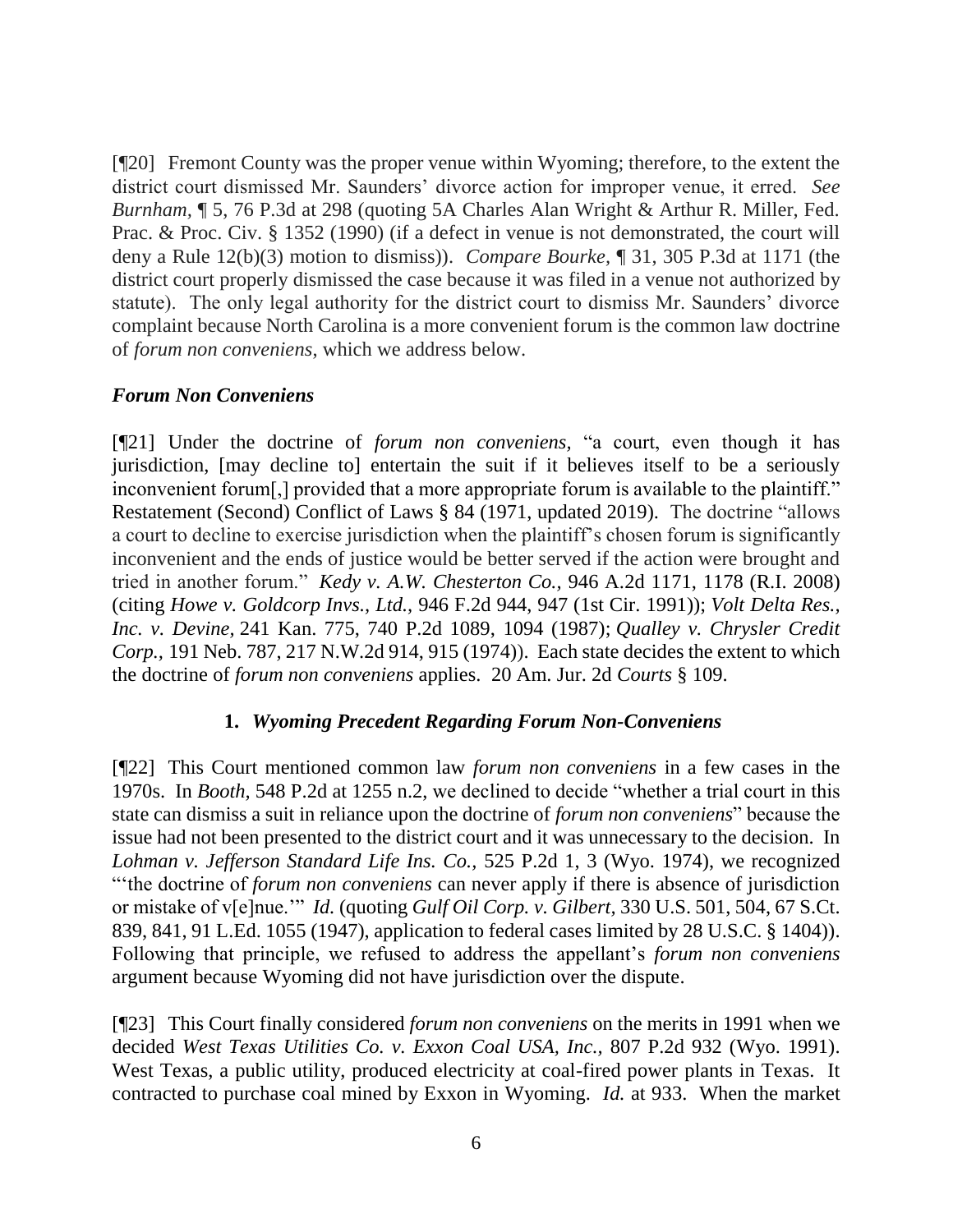price of coal dropped below the contract price, West Texas attempted to negotiate a new price with Exxon but was unsuccessful. *Id.* at 933-34. Exxon filed suit in Wyoming "seeking a declaration of its remedies in the event that West Texas repudiated the contract." *Id.* at 934.

[¶24] West Texas claimed the district court should have dismissed the case for *forum non conveniens* because it involved "a dispute between two Texas companies over a contract executed in Texas" and, therefore, should be litigated in Texas. *Id.* at 935. With limited analysis, this Court concluded the district court did not abuse its discretion by denying West Texas's motion. We ruled the district court properly reviewed the arguments for and against dismissing the action and concluded Exxon's choice to litigate the case in Wyoming was "rational," given the mines were located within the state, and "the suit was not brought for purposes of harassment." *Id. See also, Burnham,* ¶ 8, 76 P.3d at 299 (stating the *forum non conveniens* issue was "addressed to the sound discretion of the trial court" but refusing to consider it on the merits because the appellant failed to provide cogent argument or cite to pertinent authority). *West Texas,* therefore, recognized the doctrine of *forum non conveniens* applies in Wyoming but provided little direction for how to apply it.

[¶25] Mr. Saunders argues that, while our precedent confirms Wyoming courts have authority to deny a motion to dismiss for *forum non conveniens,* we have never recognized the right of a court to grant a motion to dismiss on that basis. It is true we have never affirmed a *forum non conveniens* dismissal. However, that does not mean Wyoming courts do not have the authority to do so. If we did not intend to allow relief for *forum non conveniens,* we would have ruled the doctrine does not apply in Wyoming. *See* 20 Am. Jur. 2d *Courts* § 109 (each state decides the extent to which *forum non conveniens* applies). Furthermore, in *Durdahl v. National Safety Associates, Inc.,* 988 P.2d 525, 528 n.1 (Wyo. 1999), we stated: "The concept that a court can decline to exercise jurisdiction which it otherwise could legitimately exercise has been recognized previously by this Court in the doctrine of *forum non conveniens.*" We, therefore, reject Mr. Saunders' argument that the district court did not have general authority to grant a motion to dismiss for *forum non conveniens.*

# *2. Standard for Application of Forum Non Conveniens*

[¶26] A review of authorities from other jurisdictions demonstrates *West Texas* does not fully address the *forum non conveniens* doctrine. The majority of jurisdictions follow a more structured two-stage *forum non conveniens* test originally articulated by the United States Supreme Court in *Gulf Oil Corp.,* 330 U.S. at 506-09, 67 S.Ct. at 842-44. *See* Restatement (Second) Conflict of Laws § 84; *Espinoza,* 376 P.3d at 974; *Ledy,* 946 A.2d at 1182 n.11 (collecting authorities).

[¶27] In the first stage, the court determines whether an alternate forum is available and capable of providing relief. *Espinoza,* 376 P.3d at 974; *Gulf Oil,* 330 U.S. at 506-07, 67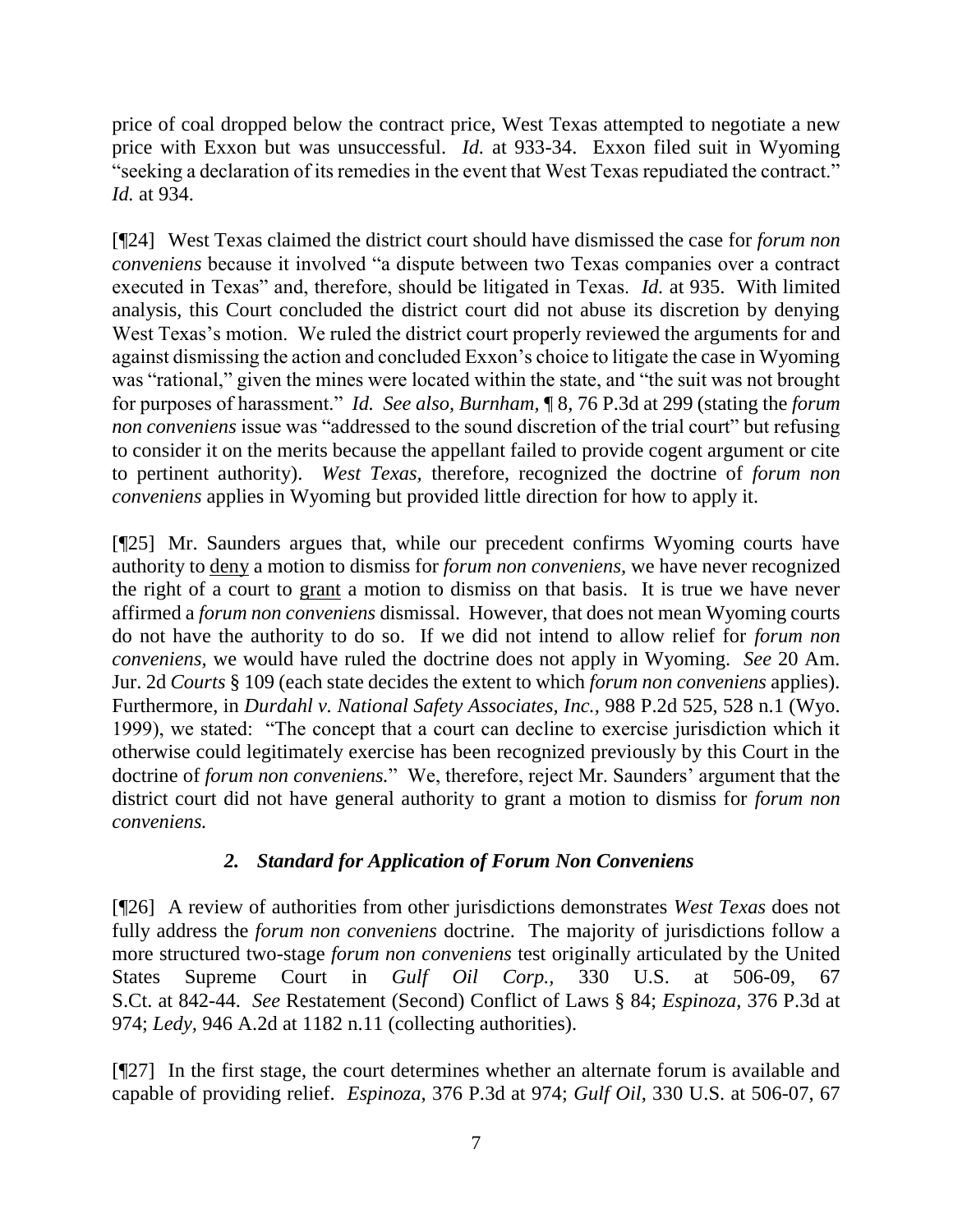S.Ct. at 843-44.This is a threshold issue because, if no adequate alternate forum exists, the court must not dismiss the case. *Id.*; Restatement (Second) Conflict of Laws § 84.To be considered adequate, the parties must be amenable to service of process in the alternate forum and the court in the alternate forum must have jurisdiction over the matter. *Espinoza,*  376 P.3d at 984 (citing *Piper Aircraft Co. v. Reyno,* 454 U.S. 235, 241, 102 S.Ct. 252, 258, 70 L.Ed.2d 419 (1981)). *See also, Gulf Oil,* 330 U.S. at 506-07, 67 S.Ct. at 842-43 (the doctrine of *forum non conveniens* "presupposes at least two forums in which the defendant is amenable to process"). In addition, the alternate forum's law must be capable of providing a meaningful remedy. *Id*. The alternate forum is not adequate if some procedural bar, such as a statute of limitations, would prevent litigation. *Espinoza,* 376 P.2d at 984. *See also, Piper Aircraft,* 454 U.S. at 254, 102 S.Ct. at 265.

[¶28] In the second stage, the court balances the private and public interests to determine whether it should grant the motion to dismiss for *forum non conveniens*. *Gulf Oil,* 330 U.S. at 508-09, 67 S.Ct. at 843-44. In doing so, the court must keep in mind the plaintiff's "choice of a forum should not be disturbed except for weighty reasons." Restatement (Second) Conflict of Laws § 84. *See also*, *Gulf Oil,* 330 U.S. at 508, 67 S.Ct. at 843. Stated another way, a court should dismiss a case for *forum non conveniens* only when the private and public interests "strongly favor" litigating the matter in an alternate forum. *Espinoza,*  376 P.3d at 975 (quoting *Gulf Oil,* 330 U.S. at 508, 67 S.Ct. at 843). *See also, [Sinochem](http://www.westlaw.com/Link/Document/FullText?findType=Y&serNum=2011591034&pubNum=0000708&originatingDoc=I0d3c766d02ae11e6b4bafa136b480ad2&refType=RP&originationContext=document&vr=3.0&rs=cblt1.0&transitionType=DocumentItem&contextData=(sc.Search))  [Int'l Co. v. Malaysia Int'l Shipping Corp.,](http://www.westlaw.com/Link/Document/FullText?findType=Y&serNum=2011591034&pubNum=0000708&originatingDoc=I0d3c766d02ae11e6b4bafa136b480ad2&refType=RP&originationContext=document&vr=3.0&rs=cblt1.0&transitionType=DocumentItem&contextData=(sc.Search))* 549 U.S. 422, 430, 127 S.Ct. 1184, 1191, 167 [L.Ed.2d 15 \(2007\)](http://www.westlaw.com/Link/Document/FullText?findType=Y&serNum=2011591034&pubNum=0000708&originatingDoc=I0d3c766d02ae11e6b4bafa136b480ad2&refType=RP&originationContext=document&vr=3.0&rs=cblt1.0&transitionType=DocumentItem&contextData=(sc.Search)) ("A defendant invoking *forum non conveniens* ordinarily bears a heavy burden in opposing the plaintiff's chosen forum.").

[¶29] In analyzing the parties' private interests, the court will weigh the relative advantages of trying the case in the plaintiff's chosen forum against the obstacles to the defendant obtaining a fair trial. *Gulf Oil,* 330 U.S. at 508, 67 S.Ct. at 843. The private interests may include:

> "[T]he relative ease of access to sources of proof; availability of compulsory process for attendance of unwilling, and the cost of obtaining attendance of willing, witnesses; possibility of view of premises, if view would be appropriate to the action; . . . all other practical problems that make trial of a case easy, expeditious and inexpensive[;]  $**$  [and] the enforceability of a judgment if one is obtained."

*Id.* Additionally, "the plaintiff may not, by choice of an inconvenient forum, 'vex,' 'harass,' or 'oppress' the defendant by inflicting upon him expense or trouble not necessary to his own right to pursue his remedy." *Id. Cf. West Texas,* 807 P.2d at 935 (mentioning there was no evidence the plaintiff chose Wyoming as its forum to harass the defendant).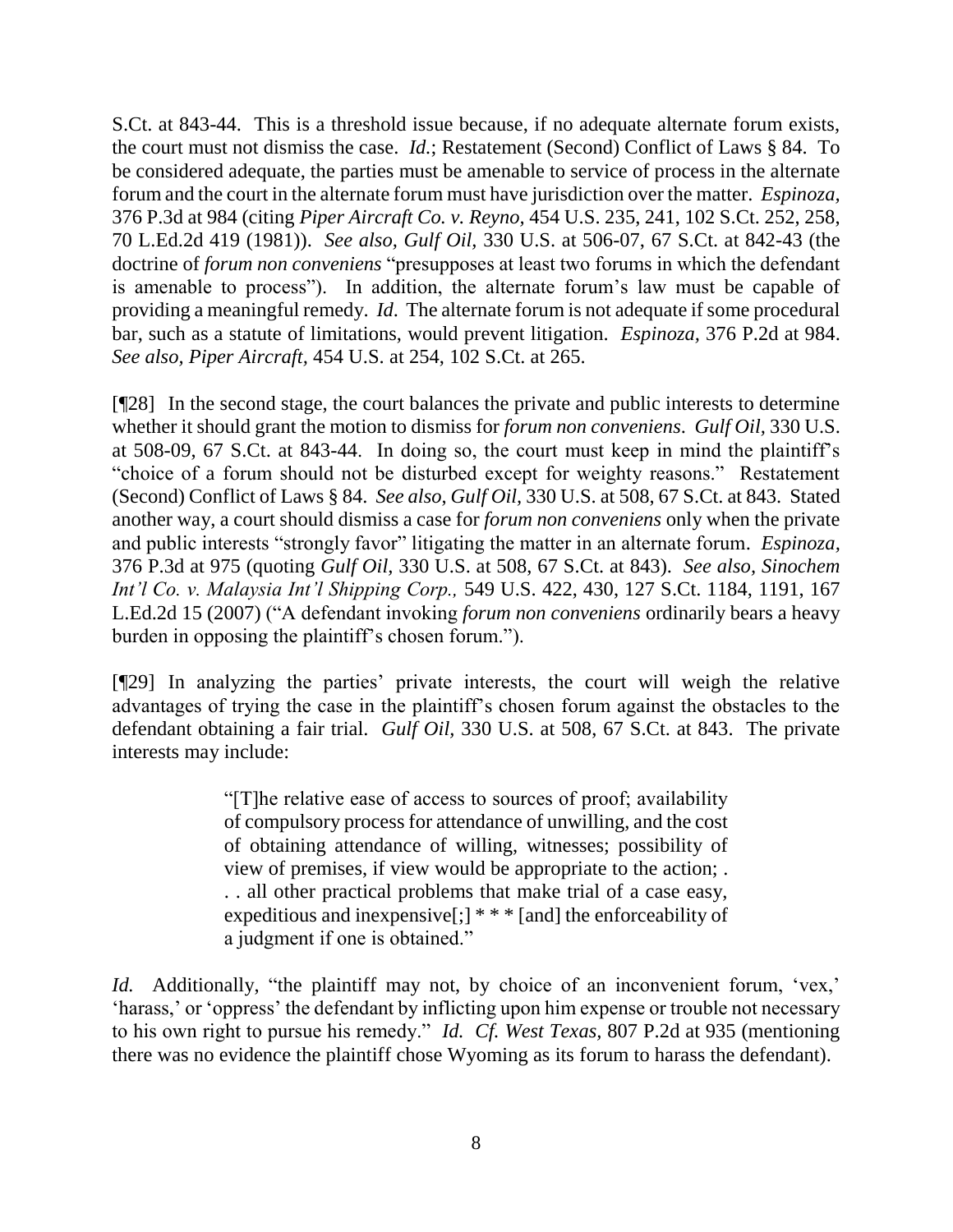[¶30] As part of the second stage of the *forum non conveniens* analysis, the court also considers the interests of the public, including:

> the administrative difficulties and burden on the court in the plaintiff's chosen forum; the unfairness of imposing the expense of trial and the burden of jury duty on residents of a community with little or no connection to the controversy; the interest in "having localized controversies decided at home"; and choice of law issues, including whether the court will be required to apply its own law, or that of another jurisdiction.

*Espinoza,* 376 P.3d at 975 (quoting *Gulf Oil,* 330 U.S. at 508-09, 67 S.Ct. at 843-44).

[¶31] *Gulf Oil* embraces the *West Texas* concept of giving the district court discretion to balance the arguments for and against dismissing the case, but also recognizes the important policies of making sure there is an adequate forum available for the suit and respecting the plaintiff's choice of forum when it is appropriate to do so. The second stage of the test incorporates the concepts of rationality and preventing harassment articulated in *West Texas* but provides a more structured and comprehensive means of analyzing the *forum non conveniens* issue. We, therefore, join the majority of jurisdictions and adopt the *Gulf Oil* two-stage test.

# *3. Application of the Gulf Oil Forum Non Conveniens Test to the Saunders Action*

[¶32] The district court's order<sup>4</sup> dismissing Mr. Saunders' complaint stated, in pertinent part:

- 1. The parties married November 4, 1989, in North Carolina, where they resided together until recently.
- 2. Mr. Saunders has extensive business and real estate ventures in North Carolina. The parties also own real property in Wyoming.
- 3. Mr. Saunders filed a Complaint for divorce in Wyoming on February 9, 2018.
- 4. Mrs. Saunders filed a Complaint for [d]ivorce in North Carolina on February 21, 2018.

l

<sup>&</sup>lt;sup>4</sup> For ease of reading, we have changed the district court's references to the parties as "plaintiff" and "defendant" to their names without bracketing.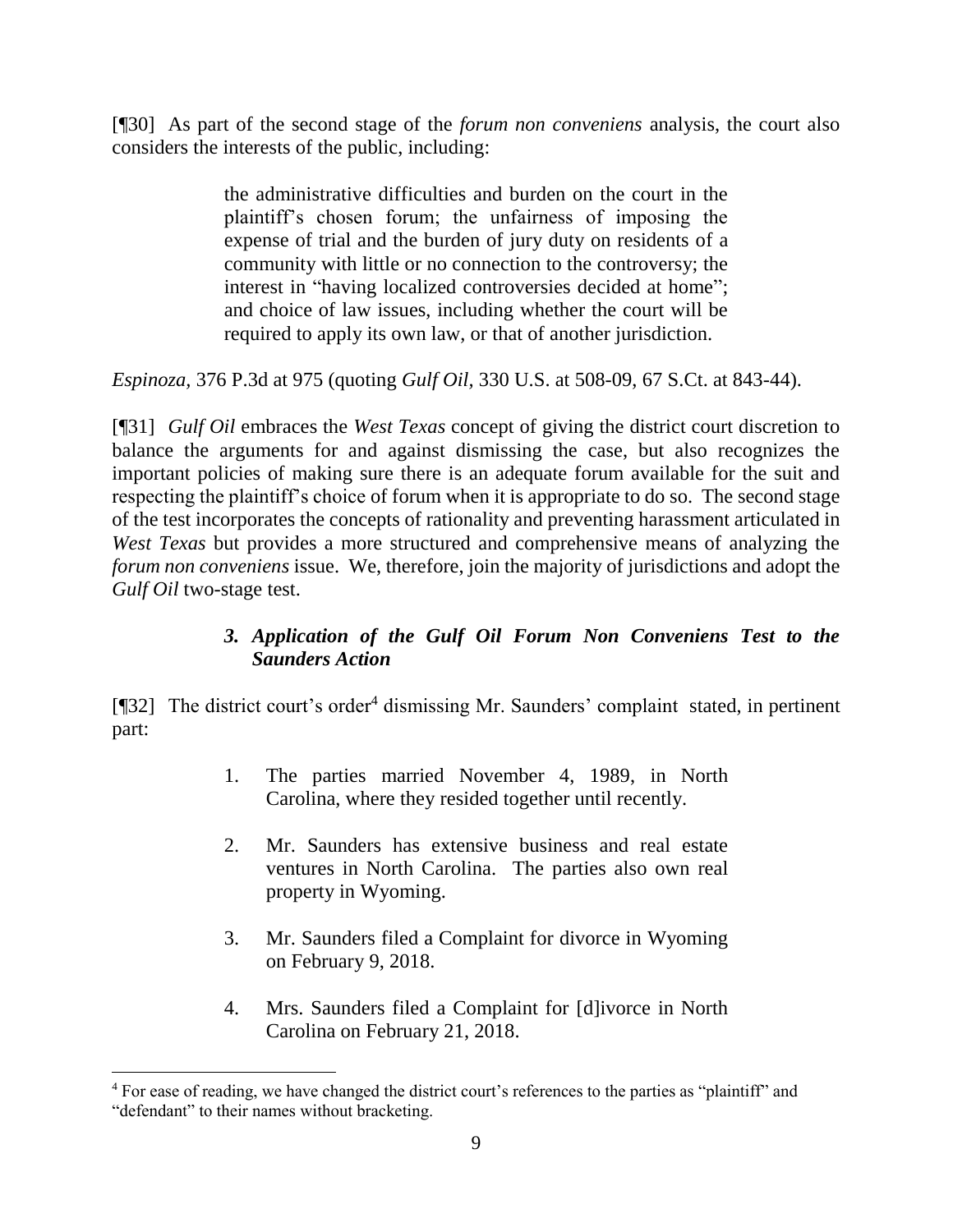- 5. The North Carolina Court has stayed all proceedings pending this Court's determination of Mrs. Saunders' Motion to Dismiss for Improper Venue.
- 6. Mrs. Saunders contends[,] although Mr. Saunders filed first and Wyoming has subject matter jurisdiction [and] personal jurisdiction, North Carolina is the more appropriate forum in which to distribute the parties' apparently complex assets because the majority of the property, the witnesses, and relevant evidence is located in North Carolina.
- 7. Mr. Saunders requests this court retain jurisdiction. . . .
- 8. . . .
- 9. The Wyoming Supreme Court has . . . held: "Whether a case should be dismissed under the doctrine of *forum non conveniens* lies within the discretion of the district court." *Booth v. Magee Carpet Company,* 548 P.2d 1252 (Wyo. 1976).

*W[est] Texas Utilities Co. v. Exxon Coal USA, Inc.*, 807 P.2d 932, 935 (Wyo. 1991).

10. The Court finds Mrs. Saunders' motion should be granted. The parties have never resided in Wyoming as a couple. The majority of Mr. Saunders' business dealings, the witnesses, financial records, property records, [and] the discovery as to the extent of marital property is located in North Carolina. North Carolina is the more convenient forum.

[¶33] The district court followed *West Texas*; however, that analysis was not adequate under *Gulf Oil*. The court did not consider whether North Carolina was an adequate alternate forum or balance the private and public interest factors identified in *Gulf Oil.*  Importantly, the district court did not give any consideration to Mr. Saunders' right, as plaintiff, to choose the forum to litigate his action. Consequently, we reverse and remand for application of the correct test. On remand, the district court must keep in mind that Mrs. Saunders, as the party seeking dismissal, bears a "heavy burden" to establish Mr. Saunders' action should be dismissed on *forum non conveniens* grounds. *Sinochem,* 549 U.S. at 430, 127 S.Ct. at 1190.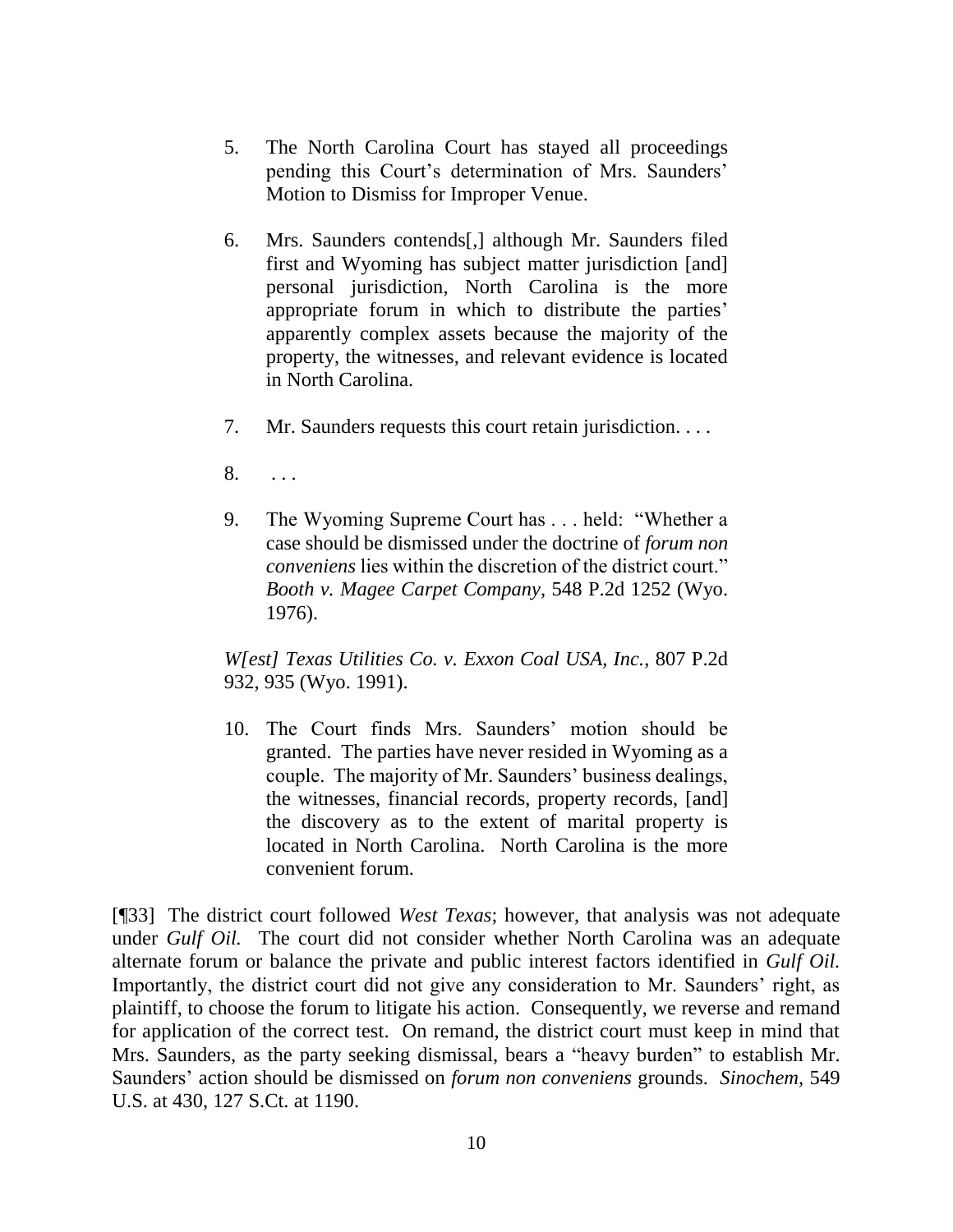[¶34] As a threshold matter, the district court will need to determine whether North Carolina is an adequate alternate forum. If North Carolina is not an appropriate forum, Wyoming must entertain the suit no matter how inconvenient it is. Restatement (Second) Conflict of Laws § 84, comment c. This inquiry will require a determination of whether Mr. Saunders is amenable to service of process in North Carolina, whether the North Carolina court has jurisdiction over the case, and whether North Carolina law provides a meaningful remedy.<sup>5</sup> *Espinoza,* 376 P.3d at 984.; *Piper Aircraft,* 454 U.S. at 254 n.22, 102 S.Ct. at 265 n.22.

[¶35] Mr. Saunders contends the remedy in North Carolina is inadequate because a divorce is not immediately available, like it is in Wyoming. The parties cite different North Carolina divorce statutes as applying to their situation. Mr. Saunders asserts N.C. Gen. Stat. Ann. § 50-6 applies, and it requires spouses to be separated for a minimum of one year prior to divorce. However, Mrs. Saunders filed for a divorce from bed and board under N.C. Gen. Stat. Ann. § 50-7, which apparently has different requirements. The district court will need to clarify which statute applies and whether it provides an adequate remedy.

[¶36] Mr. Saunders also claims North Carolina is an unsuitable forum because it requires all his business entities to be joined as parties in the divorce action. This requirement is confirmed by Mrs. Saunders' North Carolina divorce complaint which names numerous business entities as co-defendants. The parties also raise issues related to each state's jurisdiction over their business and property interests and the enforceability of the final property distribution order.

[¶37] The district court will need to evaluate these circumstances in the context of relevant authorities and the facts. In doing so, it should keep in mind "the remedy provided by the alternate forum 'need not be the same as that provided by the [plaintiff's chosen forum].'" *Yavus v. 61 MM, Ltd.,* 576 F.3d 1166, 1174 (10th Cir. 2009) (quoting *Gschwind v. Cessna Aircraft Co.,* 161 F.3d 602, 607 (10<sup>th</sup> Cir. 1998), which quoted *Piper Aircraft*, 454 U.S. at 254-55, 102 S.Ct. 252 (some internal quotation marks omitted)). To fail the first stage of the *Gulf Oil* test, the remedy in the alternate forum must be "'so clearly inadequate that it is no remedy at all.'" *Id.* In the event North Carolina is not a suitable alternate forum, the district court cannot dismiss the action. Restatement (Second) Conflict of Laws § 84, comment c.

  $<sup>5</sup>$  This list of considerations is not exhaustive. For example, some courts have said an alternate forum is</sup> inadequate if its courts are so "fraught with corruption, delay and bias" they provide "no remedy at all." *Espinoza,* 376 P.3d at 984. This factor seems more applicable when the alternate forum is a foreign country. *See id.* (Peru offered as an alternate forum); *Tuazon v. R.J. Reynolds Tobacco Co.*, 433 F.3d 1163 (9<sup>th</sup> Cir. 2006) (Philippines offered as an alternate forum).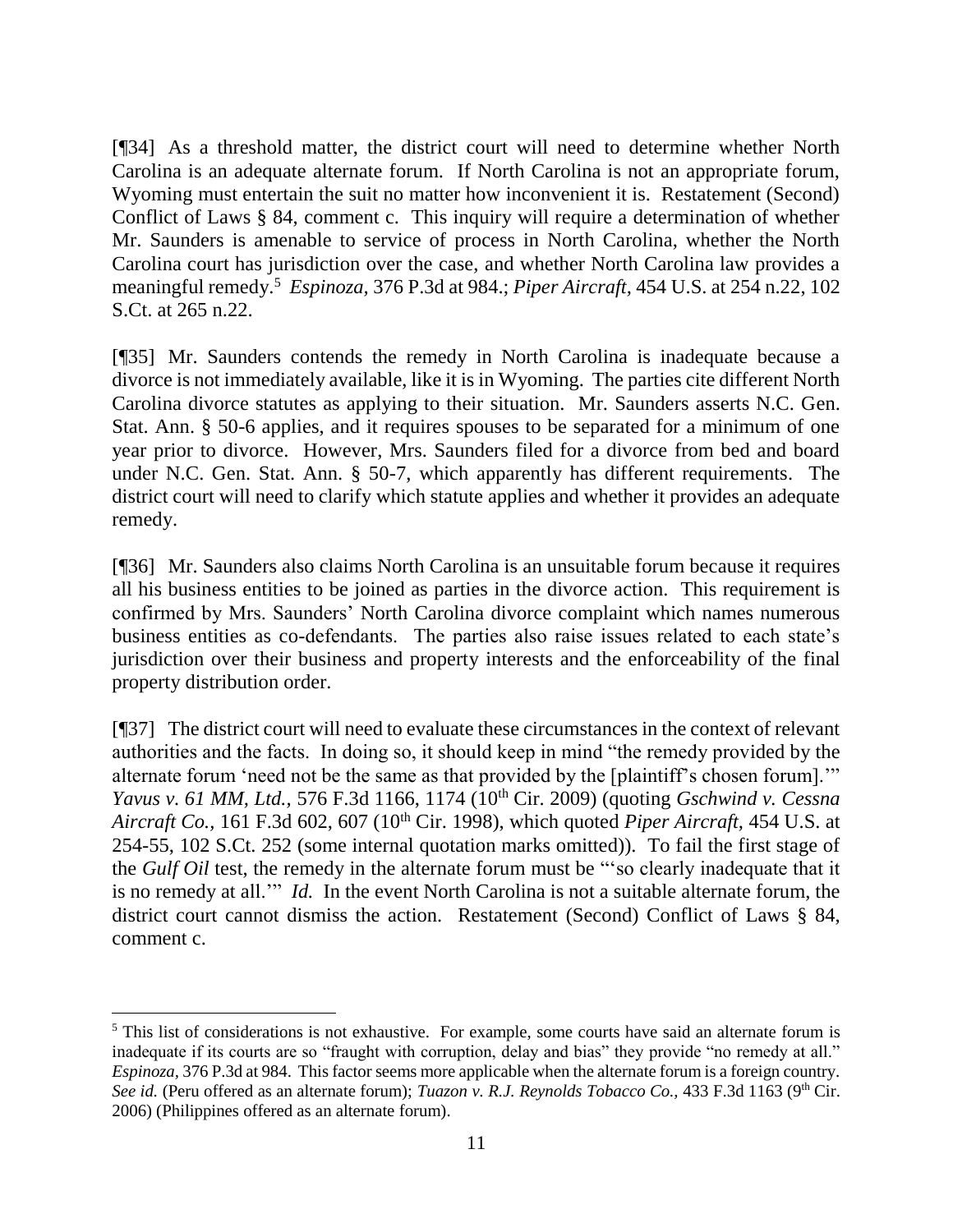[¶38] If the district court determines North Carolina is an adequate alternate forum, it will move to the second step of the *Gulf Oil* analysis and balance the private interests and the public interests. Although the doctrine of *forum non conveniens* "'leaves much to the discretion of the court,' the exercise of that discretion is not unlimited." *Espinoza,* 376 P.3d at 985 (quoting *Gulf Oil,* 330 U.S. at 508, 67 S.Ct. at 843). The district court must recognize the plaintiff has the right to choose his forum; it cannot dismiss a case simply because another forum may be generally more convenient than the one chosen by the plaintiff. *Picketts v. Int'l Playtex, Inc.,* 576 A.2d 518, 524 (Conn. 1990); Restatement (Second) Conflict of Laws § 84. "[U]nless the balance [of interests] is strongly in favor of the defendant, the plaintiff's choice of forum should rarely be disturbed." *Gulf Oil,* 330 U.S. at 508, 67 S.Ct. at 843. In other words, to support a dismissal for *forum non conveniens,* the combination of factors must significantly outweigh the policy of respecting the plaintiff's choice of forum. *See id.* 

[¶39] As we stated earlier, the private interests considered in the balancing include the relative ease or difficulty in obtaining sources of proof, both documentary and testimonial. *Gulf Oil,* 330 U.S. at 508, 67 S.Ct. at 843. *Gulf Oil* mentioned considerations such as the availability of process for compelling the attendance of witnesses, the cost of obtaining the attendance of witnesses, and the possibility a premises must be viewed by the court. *Id.*  Mrs. Saunders, as the party seeking dismissal, must identify specific evidence material to the case and "demonstrate that accessing it for purposes of litigating in the plaintiff's chosen forum will be extraordinarily difficult." *Espinoza,* 376 P.3d at 988 (citing *[Aveta,](http://www.westlaw.com/Link/Document/FullText?findType=Y&serNum=2015146997&pubNum=0000162&originatingDoc=I0d3c766d02ae11e6b4bafa136b480ad2&refType=RP&fi=co_pp_sp_162_609&originationContext=document&vr=3.0&rs=cblt1.0&transitionType=DocumentItem&contextData=(sc.Search)#co_pp_sp_162_609)  Inc. v. Colon,* [942 A.2d 603, 609 \(Del.](http://www.westlaw.com/Link/Document/FullText?findType=Y&serNum=2015146997&pubNum=0000162&originatingDoc=I0d3c766d02ae11e6b4bafa136b480ad2&refType=RP&fi=co_pp_sp_162_609&originationContext=document&vr=3.0&rs=cblt1.0&transitionType=DocumentItem&contextData=(sc.Search)#co_pp_sp_162_609) Ch. 2008), and *[Pierce v. Albertson's Inc.,](http://www.westlaw.com/Link/Document/FullText?findType=Y&serNum=1996054020&pubNum=0000661&originatingDoc=I0d3c766d02ae11e6b4bafa136b480ad2&refType=RP&fi=co_pp_sp_661_880&originationContext=document&vr=3.0&rs=cblt1.0&transitionType=DocumentItem&contextData=(sc.Search)#co_pp_sp_661_880)* 121 N.M. [369, 372, 911 P.2d 877, 880 \(1996\)\)](http://www.westlaw.com/Link/Document/FullText?findType=Y&serNum=1996054020&pubNum=0000661&originatingDoc=I0d3c766d02ae11e6b4bafa136b480ad2&refType=RP&fi=co_pp_sp_661_880&originationContext=document&vr=3.0&rs=cblt1.0&transitionType=DocumentItem&contextData=(sc.Search)#co_pp_sp_661_880).

[¶40] Under the category of private interest factors, the district court should also consider "all other practical problems that make trial of a case easy, expeditious and inexpensive." *Gulf Oil,* 330 U.S. at 508, 67 S.Ct. at 843. This factor is fairly broad, including: the practical burden of a new action in the alternate forum; rules particular to the alternate forum that make it more difficult to initiate and sustain an action; the need to join third parties and the relative ease or difficulty of doing so in each forum; and any potential difficulty in enforcing a judgment obtained in the alternate forum. *Espinosa*, 376 P.3d at 990; *Picketts,* 576 A.2d at 526-27 (more restrictive procedural rules in alternate forum); *Piper Aircraft,* 454 U.S. at 259, 102 S.Ct. at 258 (joinder of third-party defendants); *Gulf Oil,* 330 U.S. at 508, 67 S.Ct. at 843 (enforceability of judgment).

[¶41] The procedural and judgment enforcement issues relate to the first-step of the *forum non conveniens* analysis. If the problems are serious enough, the plaintiff may be without a remedy in the alternate forum, which would mandate denial of the motion to dismiss. However, if such problems exist but do not reach the level of depriving the plaintiff of a remedy, they may still be considered in balancing the private interest factors in the second step of the *Gulf Oil* test. *Espinoza,* 376 P.3d at 990; Restatement (Second) Conflict of Laws § 84, comment c. Here, the parties agree North Carolina law imposes different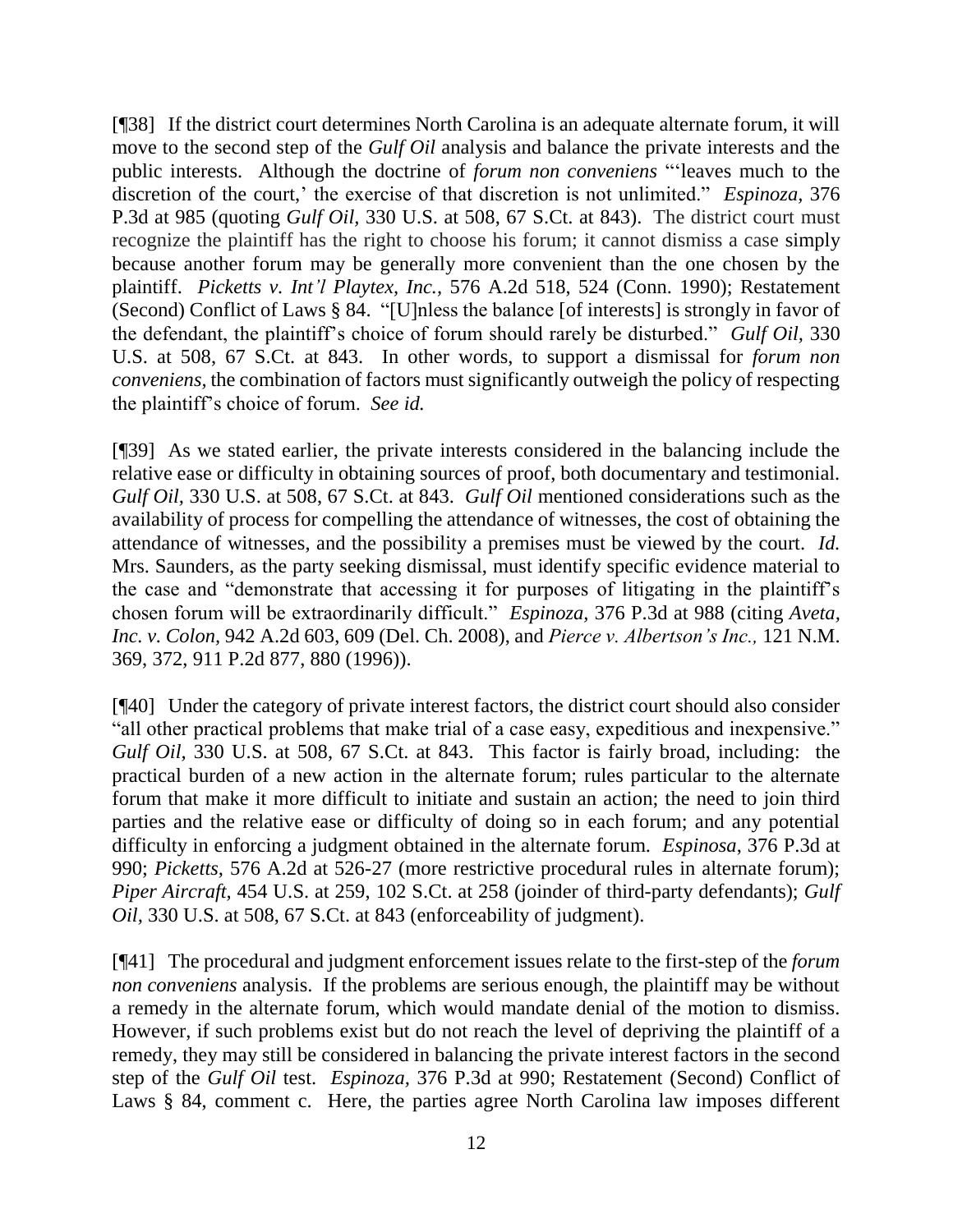requirements to obtain a divorce and for distribution of marital property than Wyoming law. If the district court does not conclude that North Carolina's requirements effectively provide Mr. Saunders with "no remedy," it still will need to consider the additional procedural hurdles required by North Carolina law in balancing the private interest factors. The district court will also need to consider issues raised by the parties regarding each court's authority to render a judgment distributing assets located in the other forum and the enforceability of any such judgment.

[¶42] *Gulf Oil* also mentions "the plaintiff may not, by choice of an inconvenient forum, 'vex,' 'harass,' or 'oppress' the defendant by inflicting upon him expense or trouble not necessary to his own right to pursue his remedy." *Gulf Oil,* 330 U.S. at 508, 67 S.Ct. at 843. *See also*, *West Texas,* 807 P.2d at 935. The district court should, on remand, consider whether Mrs. Saunders has established Mr. Saunders brought the action in Wyoming to vex, harass, or oppress her.

[¶43] As part of the second step of the *Gulf Oil* balancing test, the district court will also need to consider relevant public interest factors. To reiterate, the public interest factors include:

> the administrative difficulties and burden on the court in the plaintiff's chosen forum; the unfairness of imposing the expense of trial and the burden of jury duty on residents of a community with little or no connection to the controversy; the interest in "having localized controversies decided at home"; and choice of law issues, including whether the court will be required to apply its own law, or that of another jurisdiction.

*Espinoza,* 376 P.3d at 975 (quoting *Gulf Oil,* 330 U.S. at 508-09, 67 S.Ct. at 843-44). There is considerable overlap in these factors. Consequently, "the central question which a court must answer when weighing the public interests . . . is whether the case has general nexus to the forum sufficient to justify the forum's commitment of judicial time and resources to it." *Pain v. United Techs. Corp.,* 637 F.2d 775, 791 (D.C. Cir. 1980), overruled in part on other grounds in *Piper Aircraft,* 454 U.S. at 241, 102 S.Ct. at 252. Stated another way, the court must consider "the extent to which either forum has an interest in, and connection to, the underlying controversy." *Espinoza,* 376 P.3d at 991 (citing *Gulf Oil,* 330 U.S. at 509, 67 S.Ct. at 843).

[¶44] The district court's balancing of the public interests should also include analysis of any administrative difficulties in litigating the case. These could include the time and expense to determine matters that are not of particular interest to Wyoming and/or the congestion (or lack thereof) in the court's calendar. *Espinoza,* 376 P.3d at 990; Restatement (Second) Conflict of Laws § 84. However, the doctrine of *forum non*